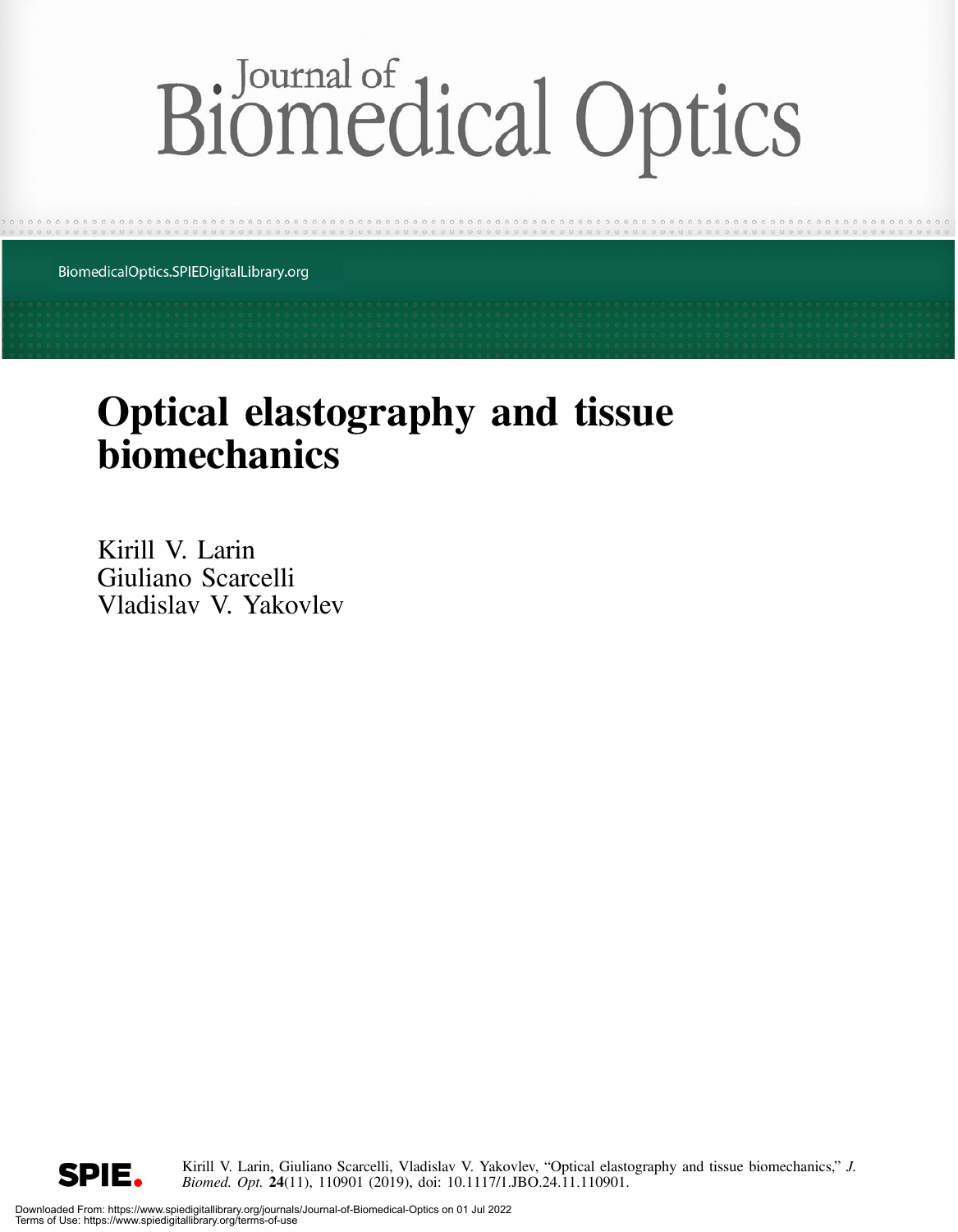### Optical elastography and tissue biomechanics

#### Kirill V. Larin,<sup>a,[\\*](#page-1-0)</sup> Giuliano Scarcelli,<sup>b</sup> and Vladislav V. Yakovlev<sup>c</sup>

aUniversity of Houston, Department of Biomedical Engineering, Houston, Texas, United States <sup>b</sup>University of Maryland, Department of Biomedical Engineering, College Park, Maryland, United States c Texas A&M University, Department of Biomedical Engineering, College Station, Texas, United States

> Abstract. Mechanical forces play an important role in the behavior and development of biological systems and disease at all spatial scales, from cells and their constituents to tissues and organs. Such forces have a profound influence on the health, structural integrity, and normal function of cells and organs. Accurate knowledge of cell and tissue biomechanical properties is essential to map the distribution of forces and mechanical cues in biological systems. Cell and tissue biomechanical properties are also known to be important on their own as indicators of health or disease states. Hence, optical elastography and biomechanics methods can aid in the understanding and clinical diagnosis of a wide variety of diseases. We provide a brief overview and highlight of the Optical Elastography and Tissue Biomechanics VI conference, which took place in San Francisco, February 2 and 3, 2019, as a part of Photonics West symposium. © The Authors. Published by SPIE under a Creative Commons Attribution 4.0 Unported License. Distribution or reproduction of this work in whole or in part requires full attribution of the original publication, including its DOI. [DOI: [10.1117/1.JBO.24.11.110901](https://doi.org/10.1117/1.JBO.24.11.110901)]

> Keywords: elastography; biomechanics; optical coherence elastography; cell biomechanics; ocular biomechanics; brillouin elastography.

Paper 190302VR received Sep. 8, 2019; accepted for publication Oct. 31, 2019; published online Nov. 22, 2019.

#### 1 Introduction

This is the first attempt to provide a brief overview and highlight of the Optical Elastography and Tissue Biomechanics VI conference, which took place in San Francisco, February 2 and 3, 2019, as a part of Photonics West symposium.<sup>1</sup> This conference is devoted to developments and applications of biomedical optics, biophotonics, ultrasound (US), MRI, and optical microscopy in the assessment of the biomechanics of cells and tissues. Optical elastography is an emerging and fast-growing area of biomedical optics focused of characterization of cells and tissues based on their elastic and viscoelastic mechanical properties. In deploying the high-resolution and multimodal capabilities of optical imaging, optical elastography builds on and complements related methods for biomechanics, such as atomic force microscopy, traction force microscopy, and microrheology, and the fields of US and magnetic resonance elastography.

This conference provides a slice of the most recent advancements in biomedical optics, biophotonics, US elastography, MRI elastography, and biomechanical methods and technologies applied or related to estimation, monitoring, and functional assessment of the mechanical properties of normal and pathological biomaterials at all spatial scales, from cells and their constituents to tissues and organs.

This is the sixth edition of the conference, which was first organized in 2014 by Professor David Sampson (now at University of Surrey, United Kingdom) and Professor Kirill Larin (University of Houston) with 35 papers and has been steadily expanding over past few years (Fig. [1\)](#page-2-0); this year it featured over 60 contributed presentations and posters including keynote and invited talks. Major topics of the conference include novel methods (NM) in elastography, optical coherence elastography (OCE)-based methods and techniques, Brillouin elastography (BE), as well as methods and techniques in cellular biomechanics (CB). Figure [2](#page-2-1) summarizes the relative ratio of contributed papers in the various themes of the conference during the last three years of the conference. Interestingly, when most of the topics maintain an apparent equilibrium, the novel methods topic seems to increase over the years, which highlights how optical elastography is still an evolving field.

Below, readers can find an overview of these topics as well as highlights from keynote and poster sessions.

#### 2 Novel Methods in Elastography

A special part of the conference was devoted to novel methods and was divided into two sessions that included three invited presentations (Dr. Rolland, Dr. Catheline, and Dr. So) and eight contributed talks.

Dr. Jannick P. Rolland from the University of Rochester, USA, gave a broad perspective on the field of the emerging field of optical elastography and its biomedical applications, espe-cially in ophthalmology and dermatology.<sup>[2](#page-8-1)</sup> She provided a sort of taxonomy for optical elastography, including classifications of tissue models (semi-infinite, single thin layer, and composite stacks), clinical tasks (classification or estimation), and excitation modes (transient, continuous, quasistatic, or molecular shift). She also discussed recent technological advances, specifically describing OCE using reverberant shear wave fields and discussed how current and future techniques may address clinical needs.

Dr. Stefan Catheline from the University of Lyon, France, presented the latest work of his group on elastography, specifically the application of time reversal or noise correlation techniques.<sup>[3](#page-8-2)</sup> Borrowing concepts from the conceptually related field of seismology, his group takes advantage of shear waves naturally present in the human body due to muscles activities to construct shear elasticity map of soft tissues. Since no external sources of shear waves are used, the technique is named passive elastography. He provided examples where different readout \*Address all correspondence to Kirill V. Larin, E-mail: [klarin@central.uh.edu](mailto:klarin@central.uh.edu) modalities (US, MRI, or optic) are used to detect shear waves

<span id="page-1-0"></span>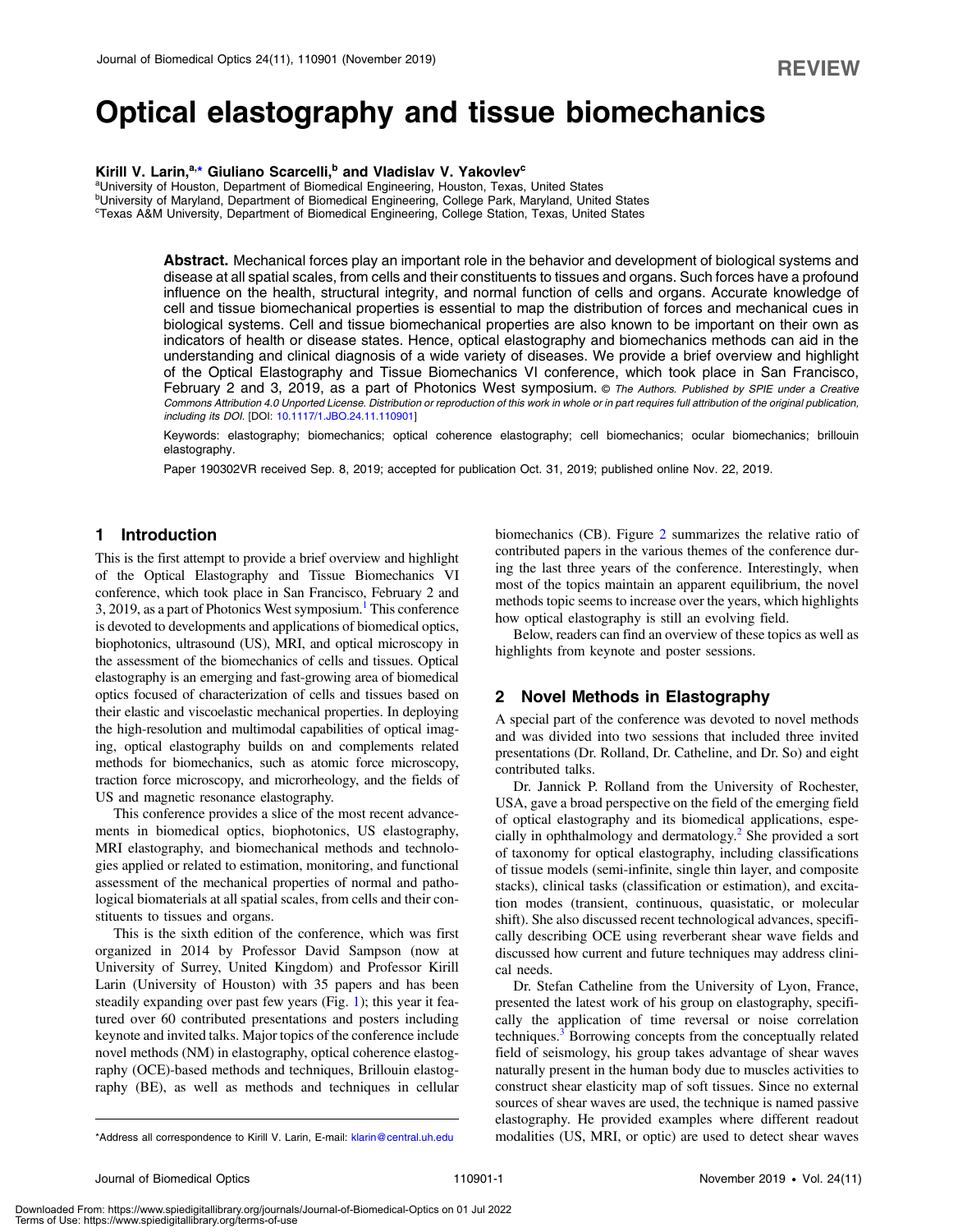<span id="page-2-0"></span>

Fig. 1 Number of presentations given at the conference and the proceedings published at the end of the conference for every year since its first inauguration in 2014.

<span id="page-2-1"></span>

Fig. 2 Number of presentations given at different sessions OCE, CB, NM, and BE, during the last three years of the conference.

and reconstruct a speed tomography in a human liver, thyroid, brain, in a mouse eye, and a single cell.

Dr. Peter T. C. So, from Massachusetts Institute of Technology (MIT), USA, presented his recent result on applications of interferometric imaging for quantitative assessment of biomechanical properties of cells and tissues.<sup>[4](#page-8-3)</sup> Interferometric measurements offer high-precision measurements<sup>[5](#page-8-4)</sup> that can be combined with the wide-field illumination measurements<sup>[6](#page-8-5)</sup> for precise, noninvasive measurements of cellular structures and their dynamics. In particular, biomechanical markers of sickle red blood cells can be analyzed on a fly in a cytometric setting.<sup>[7](#page-8-6)</sup> Potential applications also include cancer cell nuclear mechanics as a possible marker for metastasis.

The University of Edinburgh group (United Kingdom) presented on using digital holographic microscopy as an optical readout modality combined with the well-controlled application of hydrostatic pressure to study cellular mechanical properties in real time and in a noncontact manner.<sup>[8](#page-8-7)</sup> This enabled measuring cellular mechanical properties in a label-free and contactless mode, over time, and within extracellular matrix. In this study, the mechanical properties of pancreatic ductal adenocarcinoma were measured as a function of knocking out focal adhesion kinase, an established mechano-regulator.

Sean Kirkpatrick from Michigan Technological University, USA, presented on the noninvasive determination of retinal tem-perature through stimulated laser speckle imaging.<sup>[9](#page-8-8)</sup> Monitoring of the human retina temperature is useful for several applications (metabolism, damage, and laser surgery feedback), but the location of the retina makes it difficult to perform traditional contact temperature measurements and standard thermal imaging. He used laser speckle imaging in combination with a stimulating laser scanning system altering the speckle pattern to monitor thermal deformations in the retina and infer retina ground temperature. Temperature measurements of optical phantoms and biological media were shown as well as validating data through thermocouple measurements of sample temperature.

The Oldenburg group from the University of North Carolina at Chapel Hill (USA) reported on depth-resolved rheometry using cross-correlation tracking with optical coherence tomography (OCT). Currently, it is difficult to perform rheology on small volumes of heterogeneous and shear-dependent biofluids. To address this challenge, the Oldenburg group is developing a microparallel plate rheometer (MPPR) amenable to OCT to track depth-resolved lateral displacement in fluids in real time while under dynamic shear. To test the functionality of the MPPR, the group used Newtonian fluid samples. Presented results showed direct proportionality between lateral velocity of particles and depth in a Newtonian fluid, confirming ideal performance by the MPPR, and extracted shear rate in good agreement with shear rate applied by the MPPR. Extension to non-Newtonian fluids will enable studying biofluids, such as mucus, to assess shear-dependent properties in a geometry relevant to the mucus layer in lung epithelium.

Dr. Zaitsev from the Institute of Applied Physics of the Russian Federation<sup>[10](#page-8-9)</sup> presented on phase-sensitive OCT used for monitoring of slow-rate strains in laser tissue reshaping. This is particularly relevant for laser-assisted modifications of collagenous tissues (e.g., for fabrication of cartilaginous implants). The imaging modality is based on estimating interframe phasevariation gradient using a developed "vector" method. This technique allows for mapping both fast and large, as well as small strains, slowly varying on intervals ∼tens of minutes. The stability of strain estimation with the designed OCT setup was experimentally estimated using stable phantoms; examples of spatially resolved maps of slowly varying strains were demonstrated. The developed methods can be used in emerging techniques of compression elastography for tumor characterization.

Antonio Fiore from Dr. Scarcelli's group at the University of Maryland, USA, pointed out that the Brillouin shift, which is measured in Brillouin spectroscopy experiments, is related to high-frequency elastic modulus via the refractive index. $11$ Thus Dr. Scarcelli's group advocated for high-precision refractive index measurements and discussed a newly developed confocal microscopy technique that can map the refractive index of samples in an absolute manner, with three-dimensional  $(3-D)$ resolution.<sup>[12](#page-8-11)</sup> The unique experimental arrangement permits the same optical axis to be probed with two scattering geometries for Brillouin and elastic scattering, within a confocal voxel. In the proof-of-principle experiments, Dr. Scarcelli's group has achieved a refractive index accuracy of 0.001 and micron scale spatial resolution. The authors stated that their approach can provide an alternative to quantitative phase imaging microscopy in 3-D asymmetric samples and decouple mechanical and optical properties in Brillouin microscopy, which should improve the specificity of such measurements.

Dr. Brian Pogue and his group at Dartmouth College, New Hampshire, USA, in collaboration with their colleagues at Wellman Center for Photomedicine and University of Rochester, are developing a more traditional approach for assessing local tissue stiffness through a  $300-\mu$ m-diameter fiber-optic pressure sensor, whose position was computer-controlled through a 3-D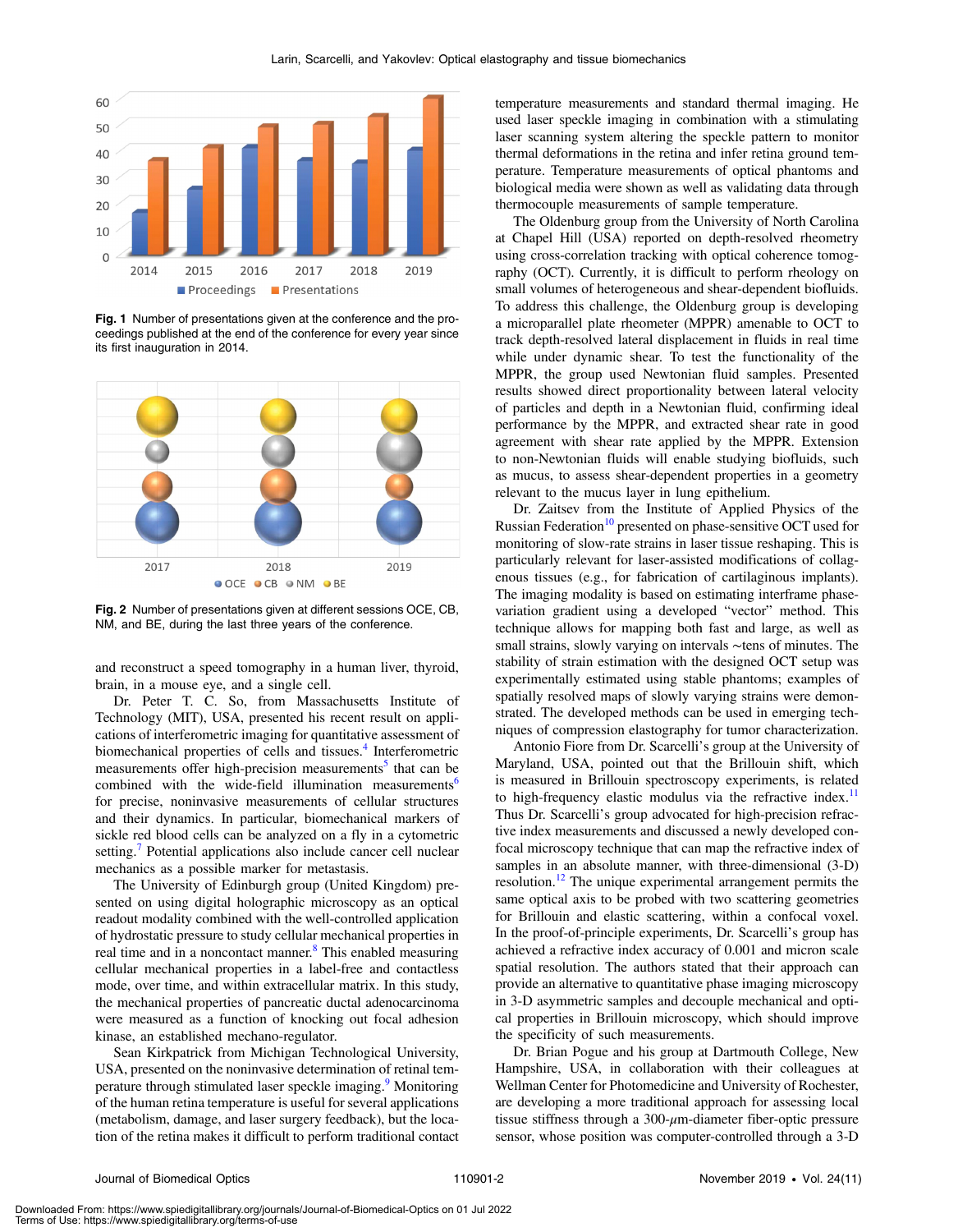translational stage.<sup>[13](#page-8-12)</sup> The developed system was first calibrated with the assistance of an US elastography system for a series of gelatin phantoms and then employed to map out pressure values per each location over 10- to 15-mm diameter ex vivo pancreatic tumors. The dense stroma of pancreatic tumors is considered a barrier to drug delivery due to collapsed vasculature and reduced perfusion, thus making such information critically important for a successful clinical outcome. The acquired tumor stiffness data were found to be strongly correlated with collagen content at regional levels for two different pancreatic tumor cell lines, which highlight distinctive collagen patterns.<sup>[14](#page-8-13)</sup>

Light scattering can be used in a different manner to get local viscoelastic properties of tissues. Dr. Seemantini Nadkarni's group at Harvard Medical School, Massachusetts, USA, is using laser speckle imaging, $15$  which they developed for noninvasive evaluation of tissue stiffness. In their presentation, they demonstrated the accuracy, sensitivity, and dynamic range of laser speckle microrheology in phantoms<sup>[16](#page-8-15)</sup> and investigated its utility for micromechanical evaluation of human breast tissue specimens. They also developed an improved algorithm for enhancing the resolution of laser speckle microrheology, which they applied for the stiffness assessment of the extracellular matrix as a key regulator of cancer cell proliferation and migration and demonstrated the capability of their technique to address important questions related to mechanobiology.<sup> $17,18$  $17,18$ </sup>

Dr. Ruikang Wang and Dr. Matthew O'Donnell, from the University of Washington (Seattle), USA, suggested to replace optical trapping with acoustic microtapping  $(AuT)$ .<sup>[19](#page-8-18)</sup> By employing focused, air-coupled US to induce mechanical displacement at the boundary of a soft material and combining it with high-speed phase-sensitive OCT, it is possible to achieve high-resolution quantitative elastography of soft tissues.<sup>[20](#page-8-19)</sup> In their recent report, they focused on more accurate description of the above so that a straightforward method for elastic modulus reconstruction can be developed independent of tissue thickness and boundary properties.

#### 3 Optical Coherence Elastography

The part of the conference devoted to OCE was divided into two sessions and featured two invited talks (Dr. Assad Oberai and Dr. Karol Karnowski) and nine contributed talks.

In the opening talk to this session, Dr. Assad A. Oberai from the University of Southern California, USA, described a new class of iterative algorithms that use strains from 3-D compression elastography as data input to generate volumetric maps of linear elastic properties of biological specimens. $21$  The main idea behind these algorithms is to pose this inverse problem as a constrained minimization problem and use adjoint equations, spatially adaptive resolution and domain decomposition techniques to solve this problem. The authors demonstrated the ability to infer linear and nonlinear elastic properties on tissue phantom, and ex vivo and in vivo tissue samples.

In the other invited presentation, Dr. Karol Karnowski from the Institute of Physical Chemistry of the Polish Academy of Sciences and the University of Western Australia outlined the challenges and strategies for imaging the anterior segment of the human eye. Pathological changes of the anterior segment may severely impair vision. Quantifiable methods to assess those changes are greatly important. He showed that methods based on OCT imaging can be valuable for revealing the structure and the intraocular pressure, which is closely related to corneal biomechanics. $22$ 

Myocardial infarction (MI) is a leading cause of death and decrease of quality of life in the United States. An immense amount of research and development has been focused on the molecular mechanisms associated with MI, which have led to numerous therapies for treating and repairing cardiac tissue after MI. The presentation by Dr. Singh from Dr. Larin's group at the University of Houston, Texas, USA, outlined recent progress made in noncontact dynamic measurements of the changes in cardiac biomechanical properties 6 weeks after MI in a mouse model using elastic-wave optical OCE.<sup>24</sup> The results show that the left ventricle cardiac tissue became more isotropic and softer after six weeks in the MI-affected mice as compared to the sham mice. These preliminary results show that OCE can be a powerful tool for understanding the dynamics in biomechanical changes in cardiac tissue and could potentially reveal diseased areas for targeted genetic therapies. $24,25$  $24,25$  $24,25$ 

Dr. Liu from the same group at the University of Houston introduced the first clinical application of OCE technology to quantitatively and objectively assess systemic sclerosis (SSc) disease in the dorsal forearm of 12 patients and control group. SSc is an autoimmune disorder with high mortality due to excessive accumulation of collagen in the skin and internal organs. An accurate and early diagnosis is crucial to ensure effective treatment. The results from this study demonstrate the effectiveness of using OCT/OCE for monitoring the disease severity of SSc, outperformed the assessment by an experienced physician. This work is the first successful translational adaptation of OCE technology as the clinical diagnostics tool. $26,27$  $26,27$  $26,27$ 

In another study, Mr. Rowan Sanderson from the University of Western Australia introduced a finger-mounted OCE probe for quantitative microelastography (QME). This finger-mounted probe is designed to preserve the dexterity of manual palpation while providing quantitative, high-resolution images. High accuracy of the finger-mounted probe in measuring the elasticity of tissue mimicking phantoms and kangaroo muscle tissue has been demonstrated.<sup>2</sup>

Brecken J. Blackburn from the group of Dr. Andrew M. Rollins at the Case Western Reserve University, Ohio, USA, demonstrated the use of OCT to generate micrometer-scale strain maps of articular cartilage (AC) under compressive and shear deformations. Three-dimensional OCT images and elastograms of AC were obtained as the sample was loaded at constant rate of displacement. The authors conclude that the described compression OCE technology could be applied for highthroughput screening to nondestructively determine the functionality and failure modes of engineered AC as compared to native tissue.<sup>[29](#page-8-28)</sup>

Dr. Duo Zhang from the University of Dundee, United Kingdom, presented results from an analytical study on the effect of excitation frequency on tissue mechanical properties characterization using vibrational OCE. Real OCE experimental data were used as input in transient model of ANSYS to simulate vibrational pattern of the sample stimulated by frequency ranged from 100 to 1000 Hz. The results suggest that the frequencies below 800 Hz excitation will be the best for the vibration OCE applications. $30$ 

Toward the goal of translating compression OCE technology into clinics, Dr. James Anstie from Harry Perkins Institute of Medical Research (Australia) introduced possibility of QME using a hand-held probe. The authors presented results from QME of structured phantoms and freshly excised human breast tissue, validated by histology. This hand-held technology has a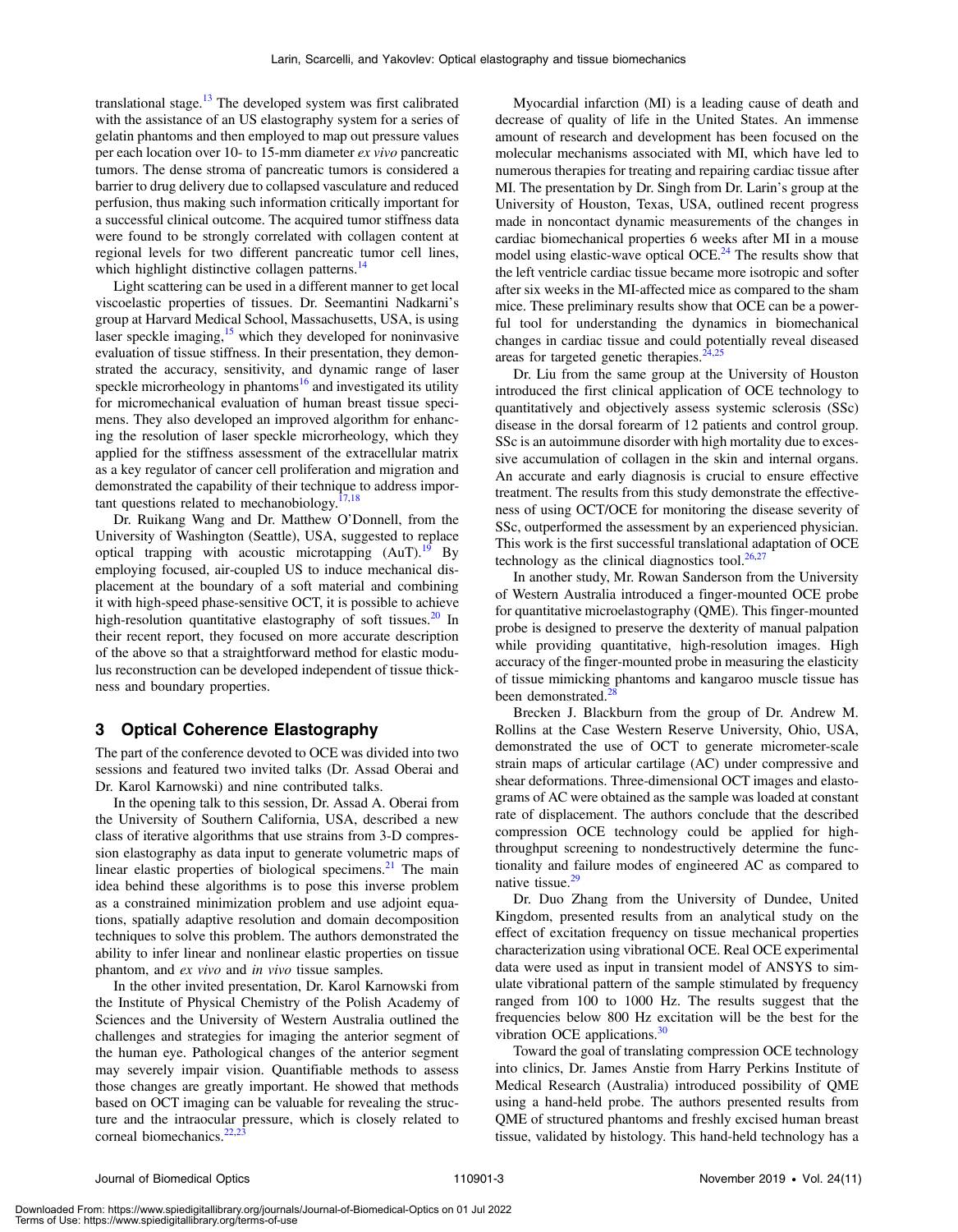great promise toward improved intraoperative margin assessment in real time. $31$ 

Dr. Matt Hepburn, from the same group at Harry Perkins Institute of Medical Research, presented a rigorous framework for analyzing axial and lateral resolutions in compression OCE. This was achieved by combination of finite-element analysis of mechanical deformation with a model of the OCT system and signal processing, based on linear systems theory. The results demonstrate that axial and lateral resolutions in OCE are directly related to inclusion size and mechanical contrast rather than resolution of underline OCT system.<sup>[32](#page-8-31)</sup>

Current methods for clinical evaluation of colorectal diseases usually lack the sensitivity or resolution to detect diseased tissue at early stages. Achuth Nair, a graduate student in Dr. Larin's lab (University of Houston), evaluated the capability of both OCT structural imaging and OCE biomechanical assessment of healthy, cancerous, and colitis tissues from mouse models.<sup>[33](#page-9-0)</sup> The results show that OCT structural imaging combined with OCE can detect minute changes in colon tissue optical scattering and elastic properties, which may be useful for detection various colon diseases, such as colitis and colon cancer.<sup>3</sup>

Finally, a group of researchers from Zhongping Chen's lab at Beckman Laser Institute and Medical Clinic, Irvine, California, USA, developed a piezoelectric transducer-OCE system that enables real-time measurement of viscosity in a drop of blood during coagulation process. The described technology can greatly assist point-of-care testing for diagnosis of coagulation disorders and monitoring of therapies.<sup>[35](#page-9-2)</sup>

#### 4 Cell Biomechanics

In the invited talk for this session, Dr. Kandice Tanner from the U.S. National Institutes of Health discussed the applications of local viscoelastic properties of tumors and extracellular matrix surrounding those tumors.<sup>[36](#page-9-3)–[38](#page-9-4)</sup> Her group is searching for the understanding of mechanisms of metastasis, which were linked to local mechanical properties of cells and tissues. To quantify those small mechanical forces, they use optical tweezers and fluctuation correlation analysis. To achieve in vivo characterization, Dr. Tanner's group designed and built a special microscope that employed active microrheology optical trapping, which uses small-size beads trapped by a focused laser beam as local probes of viscoelastic properties. When used in vivo, this system allows to quantitate mechanical heterogeneities with micrometer spatial resolution. Dr. Tanner's group employed well-defined extracellular matrix ligands to mimic physiological tissue and combined microrheology setup with other powerful approaches, such as multiphoton fluorescent microscopy and mathematical modeling of complex cell dynamics in thick 3-D tissue structures, to reveal the mismatch between tumor cell cytoskeletal and extracellular matrix biomechanics. Their findings not only help to discover the new insights on cancer specific cell heterogeneity but also provide a possible guidance for future therapeutic treatments.

Similar ideas related to understanding and quantitatively assessing biomechanics of tumor cells were presented by Dr. Steven Adie's group from Cornell University, New York, USA. When using a closely related approach of using small particles to measure local forces exerted on those particles, they used optical coherence microscopy to track the time-varying positions of those scattering particles and, from this information, using computational image analysis techniques, derived the 3-D distribution of mechanical forces at microscopic scale level.<sup>39</sup> With the accuracy of defining particle location of the order of 10's of nanometers, forces as small as micro-Newton can be experimentally measured.

Dr. Giuseppe Antonacci from Istituto Italiano di Tecnologia (Italy) used yet another optical approach to assess local mechanical properties of cells and subcellular structure.<sup>[40](#page-9-6)</sup> His group has recently developed what they called "background deflection" Brillouin spectrometer, which uses a specially designed rhomboidal-shape mask within a spectrometer to improve by >40 dB the rejection ratio of elastic scattering versus Brillouin signal, which serves as an indicator of local elasticity. In doing this way, the high-fidelity Brillouin spectra with a contrast of 70 dB were collected with a diffraction limited spatial resolution allowing for high-sensitivity imaging of HeLa cells and evaluating the effect of FUS proteins on the elasticity (Brillouin shift) and viscosity (Brillouin linewidth) of those cells, as cells were responding to such external stress.

Dr. Malte Gather's group at the University of St. Andrews (United Kingdom) explored the effect of mechanical forces on invadopodia, actin-rich protrusions of the plasma membrane associated with degradation of the extracellular matrix in metastasis. This was accomplished with yet another new development in optical instrumentation aimed at measuring mechanical forces, elastic resonator interference stress microscopy (ERISM).[41](#page-9-7) ERISM technique offers highly versatile approach to measure forces exerted by single cells by interferometrically detecting deformations of an elastic microcavity, with which the cells are in contact. This approach enables fast displacement mapping with nanometer accuracy, which transfers in to sub-Pa stress resolution. The developed microcavities, which were utilized for ERISM, have shown excellent long-term stability and the optical readout avoids any phototoxic effects. This allowed not only to measure the local forces but also to observe the real-time dynamics of protrusions. It was found that miR-375 overexpression, which interferes with invadopodia, reduces the applied force and degrading ability of invadopodia and may become a therapeutic route against cancer invasion and metastasis.

#### 5 Keynote and Computation and Modeling Sessions

The keynote session, supported by Thorlabs Inc., is the flagship event of the conference. The keynote presentation is given by the most prominent researchers of elastography and biomechanics field, broadly interpreted. The previous keynote speakers include Ronald Ehman, a founder of the field of MR elastography, Dennis Discher in cell mechanics, James Greenleaf, a leading figure in US elastography, and Roger Kamm in tumor biomechanics. This year, Professor Ross Ethier from Georgia Institute of Technology (USA) was delivering the keynote lecture on using different optical tools to understand biomechanics of glaucoma disease. Professor Ethier holds the Lawrence L. Gellerstedt, Jr. Chair in Bioengineering and is a Georgia Research Alliance Eminent Scholar in the Wallace H. Coulter Department of Biomedical Engineering at Georgia Institute of Technology and Emory University School of Medicine. Prior to joining Georgia Institute of Technology, he was the head of the Department of Bioengineering at Imperial College, London, for five years, and director of the Institute of Biomaterials and Biomedical Engineering at the University of Toronto for two years before that. He received his PhD from MIT in 1986, his S.M. degree from MIT in 1983, his M. Math. Degree from the University of Waterloo in 1982, and his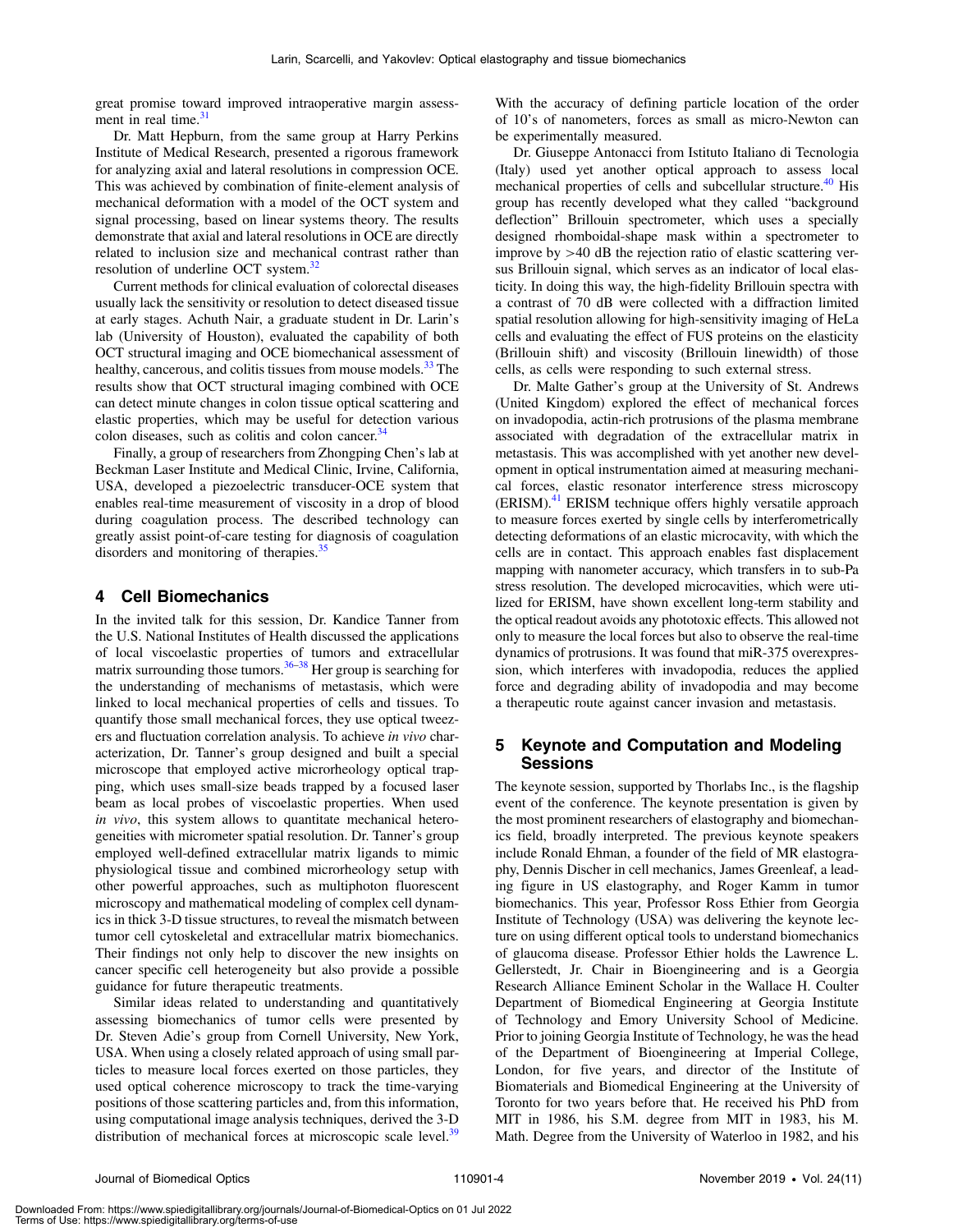B.Sc. degree from Queens University in 1980. His research is in the biomechanics of cells and whole organs, with specific emphasis on ocular biomechanics. He works on developing treatments for glaucoma, the second most common cause of blindness, and for SANS, a syndrome affecting astronauts, which is a major NASA human health concern. Among other activities, he has developed a new paradigm of how pressure within the eye is regulated and how the sclera plays a major and unexpected role in influencing vision loss in glaucoma.

Following the keynote seminar, three contributed talks continued highlighting the computational and modeling themes of elastography research.

The Nadkarni group from the Wellman Center for Photomedicine, Massachusetts, USA, presented modeling effort to derive a biomechanical stress equation for identification of the propensity of coronary plaque rupture.<sup>42</sup> Rupture of mechanically unstable plaque is the major cause of acute stroke and MI. Plaque rupture occurs when the peak stress in the plaque exceeds the material strength. Although finite-element modeling (FEM) can successfully be used to calculate the tensile stress, it is computationally intensive and impractical as a clinical tool. In this study, a faster method was presented that derives a multifactorial stress equation (MSE) to compute peak stress in necrotic core fibroatheromas. Over 60 samples were used to validate the novel protocol and showed excellent correlation and high concordance with the FEM-measured peak stress. This demonstrates that the MSE tool can be used interchangeably to replace FEM, without compromising the accuracy of peak stress calculations.

Dr. Salavat Aglyamov from the University of Houston presented an analytical model of laser-induced dynamic thermo-elastic deformation of the viscoelastic half-space.<sup>[43](#page-9-9)</sup> Laserinduced thermoelastic deformation can be an effective way to induce disturbances in soft biological tissues: a laser pulse results in rapid temperature increase, thermoelastic expansion, and generation of compressional and shear waves in the tissue. After the expansion and wave attenuation, a quasisteady state is reached. For several medical applications of elastography, laserinduced thermoelastic deformation has been proposed to produce strain in the tissue to assess tissue mechanical properties. In combination with measuring tissue response using OCT, such an approach could be an effective method for noncontact measurement of tissue mechanical properties. In this work, the dynamic tissue response immediately after the laser pulse was considered and an analytical expression was derived for the thermoelastic displacements and stresses. Such expression could be used to model mechanical and photoacoustic tissue response to laser excitation, as well as to investigate the mechanism of photomechanical laser ablation.

To close the session, the Higgins group at the University of Michigan, USA, reported elasticity measurement by strainphotoacoustic imaging. The measurement of elasticity involves the quantification of strain and stress in a tissue volume. The uncertainty of stress propagation, however, makes the elasticity measurement in deep tissue a challenge. Based on the observation that vasculature collapsing is a function of the stress exerted on a tissue volume, the Higgins group is investigating strainphotoacoustic correlation as an alternative to the strain–stress correlation for elasticity measurement. The group reported an analytical model mapping the change of hemoglobin content in tissue to the stress and a validation study using rabbit ears in vivo and a stress sensor and a PA–US imaging system. Both the

strain–stress and strain–PA correlations agreed with the mechanical measurements performed ex vivo on harvested tissues.

#### 6 Poster Session

Poster session is one of the most interactive and well-attended session of the conference. This session had several exciting presentations that expanded on the material presented at the regular sessions.

Several posters were devoted to further refinement of OCE and exploring its new applications. For example, Dr. Kevin Parker's group at the University of Rochester<sup>[44](#page-9-10)</sup> presented their preliminary studies of reverberant shear wave fields to characterize brain tissue elasticity of mice in OCE. Those experiments were performed on mice brains ex vivo with a portion of the skull replaced by glass windows to allow for optical imaging and demonstrated promising potential of OCE for quantitative brain imaging. Dr. Matthew O'Donnell's group from the University of Washington (Seattle), USA, evaluated the lateral mechanical resolution of OCE in gelatin phantoms of varying stiffness to explore the apparent differences between OCT and OCE image resolution. By varying the bandwidth of mechanical pulse, it was found that frequency reduction of the mechanical wave results in degradation of the lateral resolution.

Dr. Gijs van Soest's group (Erasmus MC, The Netherlands) together with several collaborating institutions is exploring the applications of optical coherence for intravascular tissue elasticity assessment. They presented results on capturing the strain, which was induced by modifying the infusion rate using a programmable pump and was independently monitored by a pressure transducer, with a phase-resolved intravascular OCE system running at 3000 frames/s. They estimated the tissue elasticity in phantom and human coronary arteries in vitro. The results show that their system can capture a strain smaller than 0.022% induced by just a couple of mmHg pressure difference. The elastic modulus was measured to be 460 kPa in coronary artery, in good agreement with previous measurements.<sup>45</sup>

Dr. Yoshiaki Yasuno's group (University of Tsukuba, Japan) explored an application of OCE for imaging of the porcine carotid artery and esophagus tissues. The tissues were actively compressed by a glass coverslip attached piezoelectric transducer, and OCT system was used to image those tissues. The digital-shift and complex-correlation-based displacement analysis method was applied to average the displacements of four channels, and the depth-resolved in-plane lateral and axial displacements were obtained.[46](#page-9-12) OCT also allowed to visualize the microstructural decorrelation map of the tissue.

Several presentations were devoted to the applications of OCE to eye imaging. Dr. Zhihong Huang's group from the University of Dundee (United Kingdom) presented their recent results on imaging and mechanical evaluation of human corneal ulcer's healing process.<sup>[47](#page-9-13)</sup> They pointed out that corneal injury often leads to ulceration. In their preliminary study, they established a successful human corneal 3-D model and mimicked corneal injuries with adjustable lesion size and depth. A phase-sensitive OCT system with a spectral-domain configuration<sup>[48](#page-9-14)</sup> probed the structure and mechanical strength of the wounded corneal tissues. Two presentations by Dr. Kirill Larin's group (University of Houston) were related to quantification of biome-chanical properties of the eye.<sup>[49](#page-9-15)</sup> Hongqui Zhang evaluated the effects of storage medium on the biomechanical properties of porcine lens for *in vitro* measurements.<sup>[50](#page-9-16)</sup> He utilized a focused micro air-pulse and phase-sensitive OCE to quantify the changes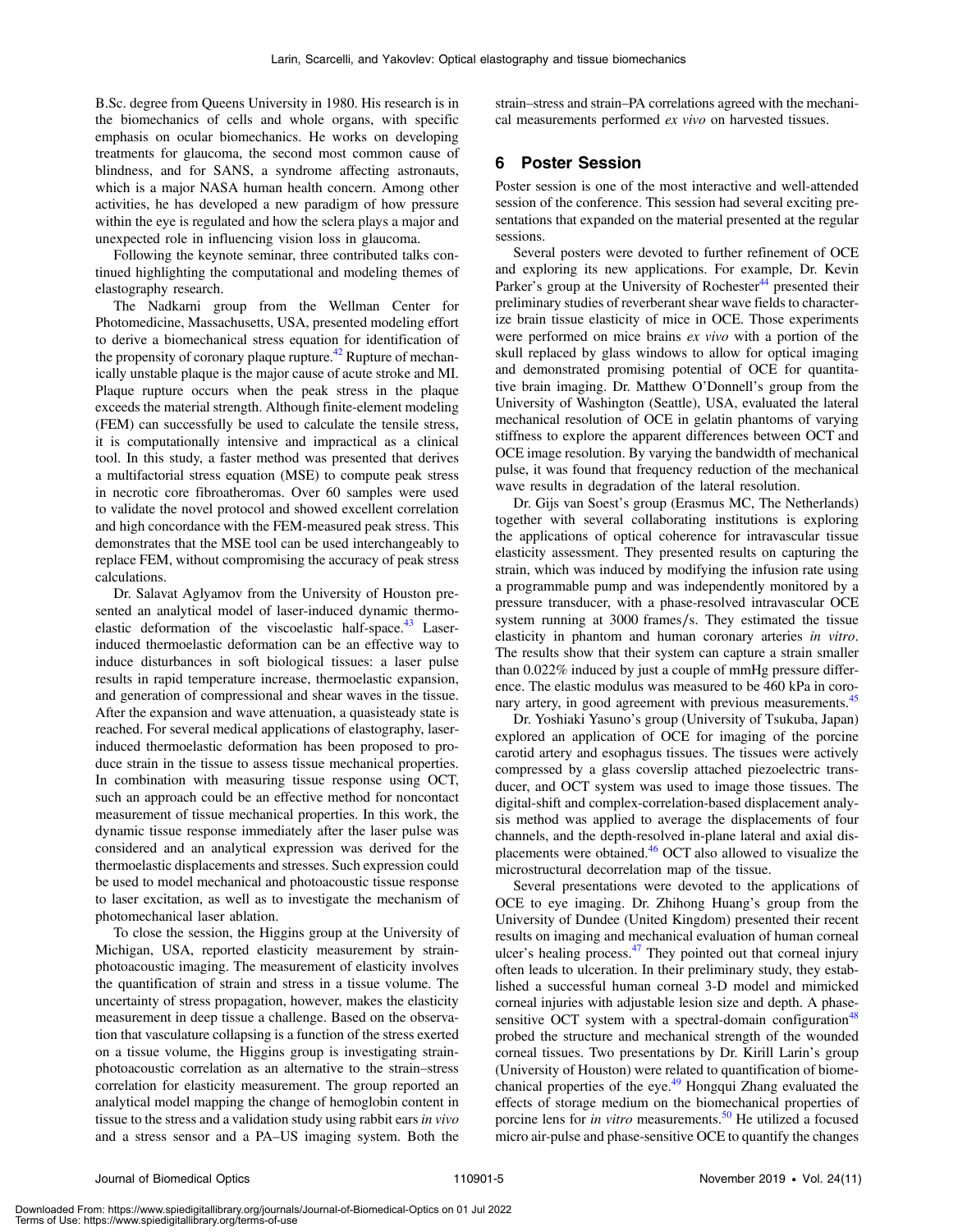in lenticular biomechanical properties when incubated at different temperatures for 12 h. His findings showed that stiffness increases when incubated at lower temperatures. In a separate report presented by  $Wu$ , <sup>51</sup> lens elastic properties were evaluated as a function of the intraocular pressure. Changes in lenticular biomechanical properties have been implicated in conditions and diseases such as presbyopia and cataract. However, the relationship between eye-globe intraocular pressure and lenticular biomechanical properties is relatively unknown. Chen Wu using the above-described setup was able to measure biomechanical properties at various intraocular pressures. The results indicated a nonmonotonic increase in the lens stiffness when the intraocular pressure was raised from 10 to 40 mmHg.

Dr. Stephen Boppart's group from the University of Illinois at Urbana-Champaign, USA, presented results on high-speed magnetomotive OCE based on iron oxide nanoparticles embedded into tissues. The advances in nanoparticles' delivery allowed to provide a uniform nanoparticles' distribution in the tissues. Significant advancements in image acquisition speed, where a B-M scan is performed after one chirp excitation, demonstrated that a magnetomotive OCE image can be acquired in 2 s, which is orders-of-magnitude faster than the previous approach.<sup>[52](#page-9-18)[,53](#page-9-19)</sup> Dr. Pierre Bagnaninchi's group from the University of Edinburgh (United Kingdom) presented their results on image analysis for OCE. $8$  OCE can be performed through estimating local displacement maps from subsequent acquisitions of a sample under different loads.<sup>[54](#page-9-20)</sup> This displacement estimation is limited by noise in the images, which can be high in dynamic systems due to the inability to perform long exposures or B-scan averaging. Dr. Bagnaninchi's group proposed a framework for enhancing both the image quality and displacement map by motion compensated denoising with the block-matching and 4-D filtering, followed by a re-estimation of displacement.<sup>[55](#page-9-21)</sup> They adopted the interferometric synthetic aperture microscopy method to enhance the lateral resolution away from the focal plane and used subpixel cross-correlation block matching for nonuniform deformation estimation. Such approach leads to an enhancement of both image and displacement accuracy of up to 33% over a standard approach.

Dr. Xuan Liu's group from New Jersey Institute of Technology, USA, presented their analysis for a handheld fiber-optic OCE instrument.<sup>[56](#page-9-22)</sup> However, the variable speed within a deformed sample under manual compression can substantially affect those measurements. Dr. Liu's group presented an adaptive Doppler analysis method to guide the choice of the time interval between signals involved in Doppler phase calculation to accurately track the nonconstant motion speed. In another presentation by the same group,<sup>57</sup> they proposed a novel method to quantify the Poisson's ratio by simultaneously tracking axial and lateral motion using speckle imaging and experimentally validated its capability on samples with different degrees of compressibility.

Dr. Jürgen Czarske's group at the Technical University of Dresden (Germany) evaluated stimulated Brillouin microscopy for microscopic viscoelastic imaging.<sup>[58,](#page-9-24)[59](#page-9-25)</sup> Although Brillouin microscopy offers noninvasive access to the elasticity of biological specimens, the often-used spontaneous Brillouin signal suffers of a low signal strength and is hidden in a high background of Rayleigh scattering. These hurdles are not present for stimulated Brillouin scattering. The presentation evaluated the technical challenges and information content of the impulsive Brillouin scattering and demonstrated performance of a

prototype system using hydrogels. Another presentation on Brillouin microscopy dealt with the signal-to-noise enhancement. A joint effort of Imperial College of London (United Kingdom) and Nanyang Technological University (Singapore) is led by Dr. Peter Török who discussed two spectral reconstruction methods, maximum entropy and wavelet analysis, which were applied to Brillouin spectroscopy. Brillouin measurements are typically limited by low signal-to-noise ratio, and information is usually extracted by the Lorentzian fitting, without the consideration of noise. When applied to simulated and experimental Brillouin data, both numerical methods were successful in overcoming this limitation.

#### 7 Biomechanics of the Eye

The cornea, the transparent tissue in front of the eye, is responsible for almost 80% of the light focusing into the retina. Thus any abnormalities in the shape of the cornea could lead to dramatic changes in the vision quality. This session was devoted to understanding the importance of corneal (and scleral) mechanical properties to maintain eye globe shape and their alternations during various degenerative diseases and surgical procedures.

In the invited talk of the session, Dr. Brad Randleman from the University of Southern California, USA, provided the clinical perspective of why quantifying the mechanical properties of the cornea is of utmost importance. $60$  Corneal morphologic imaging (topography and tomography) is currently used to identify corneal ectatic disorders such as keratoconus and to appropriately screen patients to determine suitability for corneal refractive surgery. Despite many devices and strategies being used for this task, there remains a gap in identifying ectatic corneal disease at its earliest manifestation, and there remains significant controversy and discrepancy in the literature about the relative value of different evaluations in distinguishing keratoconus suspect eyes from normal populations. The need for accurate identification of subclinical ectasia has never been greater as the status quo results in some patients incorrectly receiving refractive surgery while others lose vision before cross-linking treatment is initiated. The clear next step in corneal imaging will address direct biomechanical measurements in an accurate, reproducible way.

Dr. Matthew R. Ford from Cole Eye Institute, Cleveland Clinic, USA, presented results from compression OCE assessment of corneal biomechanical properties in keratoconus patients before (<1 week) and after corneal cross-linking (CXL) treatment (3 to 6 months). Obtained results demonstrated the effectiveness of this method to quantify the distribution of compressive mechanical properties in all three patient types.<sup>[61](#page-9-27)</sup> The described technique can greatly assist in assessing CLX procedures and contribute to development of more effective therapeutic procedures.

Noncontact estimation of corneal biomechanical properties is the key for fast clinical adaptation of new technologies. Like the previous talk but using noncontact AuT excitation, Mitchell A. Kirby from the University of Washington (Seattle), USA, presented results of using dynamic OCE to assess the effect of CLX ex vivo. The results suggest that changes in corneal structure and wave speed over time may infer rates of CLX to refine UV illumination protocols and improve clinical outcomes. $62$ 

A group of researchers from Nicolaus Copernicus University (Poland) presented a new comprehensive biomechanical model to predict biomechanical properties of all ocular tissues and to compare the simulations with air-puff swept-source OCT data.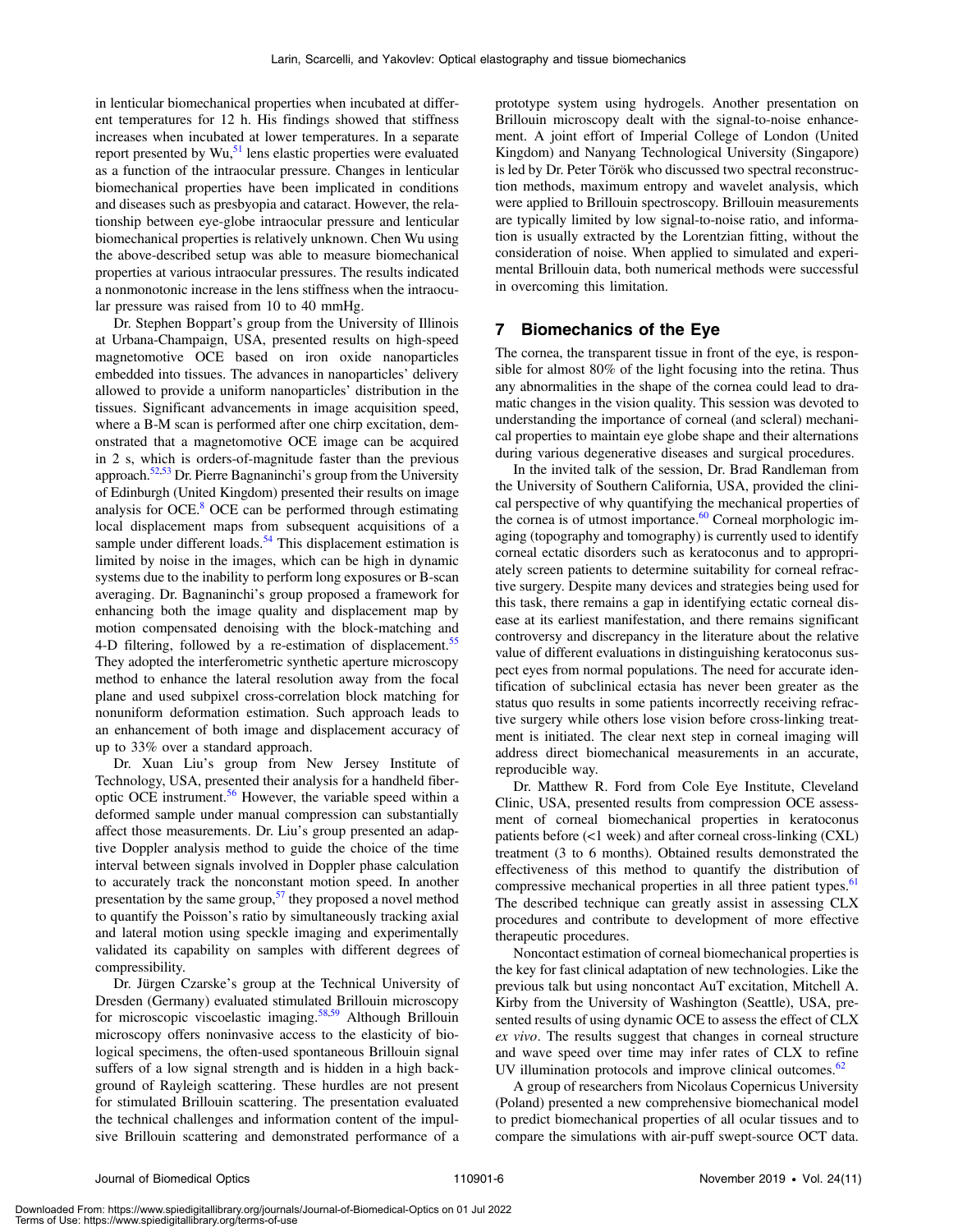This model was effectively predicting air-puff induced dynamics of the eye through its entire length and can be used in future modeling of the whole eye biomechanics.<sup>[63](#page-9-29)</sup>

Abby Wilson from the University of Cambridge (United Kingdom) and John Marshall from the University College London (United Kingdom) presented results from using speckle interferometric techniques to measure the full-field displacement of the cornea in response to intraocular pressure changes equivalent to those that occur during the cardiac cycle. This method could potentially use cardiac cycle as a tissue loading mechanism to assess the effect of CLX on spatial distribution of corneal biomechanical properties.<sup>[64](#page-9-30)</sup>

To close the session, Antoine Ramier, a PhD student from Dr. Seok-Hyun Yun's lab at Massachusetts General Hospital, USA, demonstrated unique advantages of a contact-based approach to stimulate elastic waves in the cornea. A piezoelectrically vibrating tip induced traveling wave velocities at frequency range of 1 to 15 kHz, improving the resolution of traveling wave elastography and enabling measurements of stiffer tissues such as the sclera.<sup>[65](#page-9-31)</sup>

#### 8 Brillouin Elastography

In the invited talk of the session, Dr. Darryl Overby from Imperial College London, United Kingdom, discussed Brillouin spectroscopy to stiffness after correcting for the influence of water content in hydrogels.<sup>[66](#page-9-32)</sup> Although prior studies have shown that the longitudinal elastic modulus  $M$  measured by Brillouin spectroscopy correlates with the Young's modulus  $E$  of cells and tissues, both  $M$  and  $E$  for hydrated materials are both influenced by water content. Using hydrogels as a model for hydrated biological materials, Dr. Overby's group designed experiments to separate the effects of  $E$  and water content on  $M$  and showed that both  $M$  and  $E$  decreased over time due to swelling, but no single relationship could describe how  $M$  changed in terms of  $E$ . This work cautions against the straightforward application of Brillouin spectroscopy for optical elastography but suggests that Brillouin spectroscopy and microscopy may be useful also to investigate mechanisms involving changes in local water content.

Professor Yakovlev from Texas A&M University, USA, <sup>[67](#page-9-33)</sup> reported on the latest advances in instrumentation, which result in much higher speed of Brillouin spectroscopy and imaging while providing better discrimination against the background scattering and better sensitivity of Brillouin microscopy measurements. Such improvements in instrumentation are critical for the translation of Brillouin microscopy into a number of applications, namely the assessment of tissue mechanics using Brillouin microscopy and the characterization modifications of tissues in response to a certain treatment procedure, which advocated for the use of Brillouin microscopy as an essential component of broader medical protocols.

Dr. Jitao Zhang from the University of Maryland, USA, presented a collaboration work between Scarcelli–Larin and Finnell groups for noncontact quantification of tissue biomechanics dur-ing embryo development with Brillouin microscopy and OCT.<sup>[68](#page-9-34)</sup> Embryonic development involves the interplay of driving forces that shape the tissue and the mechanical resistance that the tissue offers in response. However, quantifying the stiffness of tissue in situ with 3-D high resolution and in a noncontact manner has so far been difficult to achieve. The groups at Maryland and Houston collaborated to combine two all-optical technique, OCT and Brillouin microscopy, to map the longitudinal modulus of the neural tube tissue of mouse embryo in situ.<sup>[69](#page-9-35)</sup>

Measurement of tissue stiffening during neural tube closure was reported as well as spatial gradients in modulus that have been suggested as critical mechanical cues for cell migration.

Dr. Elsayad, Vienna Biocenter Core Facilities, Austria, presented new setups of Brillouin microspectroscopy to measure mechanical anisotropy. Current Brillouin spectrometers measure the Brillouin signal from a single (scattering) geometry at a time, thereby only accessing a single component of the stiffness tensor. The mechanical properties of a sample are however rarely isotropic. Dr. Elsayad introduced an imaging spectrometer capable of single-shot measurement of the spectra from a range of different scattering geometries at a given point in the sample. Simulations as well as experimental results were presented for different model samples. Different approaches for surface enhanced Brillouin spectroscopy were also discussed highlighting to what extent it can be used to extract information not accessible in conventional Brillouin spectroscopy.

The Texas A&M University group reported on a new protocol, sequentially shifted excitation (SSE) Brillouin spectroscopy, to recover signal contaminated with strong scattering, absorption, or fluorescence. The method is particularly useful to correct spectral distortions caused by a molecular filter's absorption, fluorescent background, or ambient room light. Due to the weak intensity of the Brillouin signal, a distortion of the baseline or a partial absorption of Brillouin peak can have strong impact on data analysis. The idea behind the proposed method is the observation that the Brillouin and elastically scattered light strongly depend on the wavelength of the incident light while the fluorescence background or distortions due to molecular filter absorption remain the same for small changes in incident wavelength. The new proposed protocol acquires multiple Brillouin spectra using slightly offset excitation wavelengths and computationally separates the signal and distortion/ background components, thus recovering the Brillouin signal. The application of SSE Brillouin spectroscopy in highly scattering sample was presented using sample of cream.

The group of the University of Maryland, USA, presented adaptive optics (AO) methods for Brillouin microspectroscopy. Brillouin spectroscopy performances are rapidly degraded by optical aberrations and have, therefore, been so far limited to homogenous transparent samples. Thus correcting sample aberrations to enable mechanical characterization within inhomogeneous medium remains the current barrier on the versatility of this emerging technique. The Maryland group developed an AO configuration designed for Brillouin scattering spectroscopy to dynamically correct aberrations induced by interrogated samples and optical elements. $70,71$  $70,71$  $70,71$  Using wavefront-corrected Brillouin spectrometer in aberrated phantoms and biological samples, a 2.5-fold enhancement in Brillouin signal strength and 1.4-fold improvement in axial resolution was demonstrated.

To close the session, Tijana Lainović from the University of Novi Sad, Serbia, presented work in collaboration with the group of Dr. Dehoux at the University of Claude Bernard, Lyon, France, to map the mechanical properties and structure of dentin by a combination of Brillouin spectroscopy and nonlinear optical microscopy. Mechanical and optical properties are the main criteria for assessing the health of dental tissue in contemporary dentistry. Maps of the Brillouin frequency shift and linewidth can be interpreted as maps of sound velocity and viscosity and were co-localized with two-photon excitation fluorescence microscopy and second harmonic generation. Presented results showed significant changes between healthy tissues and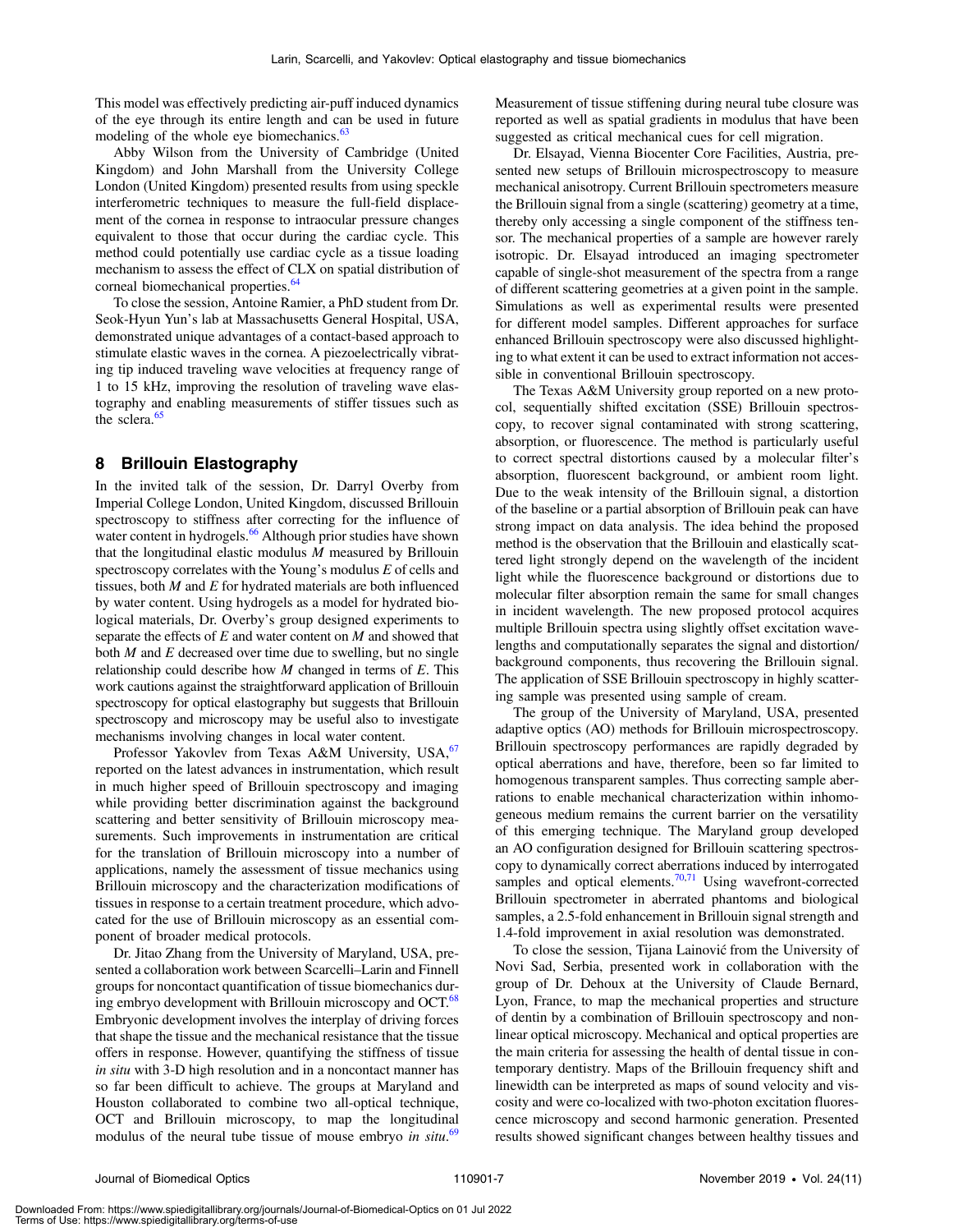pathological lesions. Such results can help to precisely delineate destructed dentin during clinical procedures, paving the way to minimally invasive strategies.

#### 9 Summary and Outlook

Optical elastography is the use of optical imaging techniques to characterize tissues and cells based on their elastic and viscoelastic mechanical properties. The Optical Elastography and Tissue Biomechanics VI conference featured several presentations and posters regarding the biomechanics of cells and tissues as measured by exciting novel methods for biomedical optics, US, MRI, and optical microscopy. As mechanical forces and their distribution, mediated by tissue/cell stiffness, are recognized to play a critical role in the development of biological systems, their physiological behavior, and the emergence of disease, the technologies showcased in the conference promise to complement established methods for biomechanics to investigate biomechanical phenomena in a wide range of spatial scales, from submicron (cells and their constituents) to millimeter and beyond (tissue and organ). Each of the presented techniques and methods has distinct advantages and limitations for the different applications and readers are further directed to the following reviews, which thoroughly discuss this topic: Refs. [2](#page-8-1) and [72](#page-9-38)–[74.](#page-9-39)

#### Disclosures

The authors have no relevant financial interests in this article and no potential conflicts of interest to disclose.

#### Acknowledgments

We would like to acknowledge generous support provided by Thorlabs Inc. to bring most prominent researchers to make keynote addresses during this conference. The authors would like also to acknowledge the support of their work by the following agencies/grants: 2R01EY022362 (K. L.), 1R01HL130804 (K. L.), 9R01HD096335 (K. L. and G. S.), 1R01HD095520 (K. L.), 1R01GM127696 (V. Y.), R01EY028666 (G. S.), R33CA204582 (G. S.), and 1R21CA231561 (K. L.) from the U.S. National Institute of Health, Bethesda, Maryland; DBI-1455671 (V. Y.), DBI-1532188 (V. Y.), ECCS-1509268 (V. Y.), CMMI-1826078 (V. Y.) from the National Science Foundation; FA9550-15-1-0517 (V. Y.), and FA9550-18-1-0141 (V. Y.) from the U.S. Air Force Office of Scientific Research; the N00014-16-1-2578 (V. Y.) from the Office of Naval Research; and RP180588 from Cancer Prevention and Research Institute of Texas.

#### <span id="page-8-0"></span>References

- <span id="page-8-1"></span>1. K. V. Larin and G. Scarcelli, "Optical elastography and tissue biomechanics VI," [Proc. SPIE](https://doi.org/10.1117/12.2523407) 10880, 1088007 (2019).
- <span id="page-8-2"></span>2. J. P. Rolland et al., "Perspectives and advances in optical elastography," [Proc. SPIE](https://doi.org/10.1117/12.2515946) 10880, 108800G (2019).
- <span id="page-8-3"></span>3. S. Catheline, "Passive elastography: from organ to cell (Conference Presentation)," [Proc. SPIE](https://doi.org/10.1117/12.2516534) 10880, 108800L (2019).
- 4. P. T. C. So, "The application of interferometric imaging in quantitative mechanobiology (Conference Presentation)," [Proc. SPIE](https://doi.org/10.1117/12.2516343) 10880, 108800V (2019).
- <span id="page-8-4"></span>5. S. Y. Chang et al., "Measurement of tissue-radiation dosage using a ther-mal steady-state elastic shear wave," [J. Biomed. Opt.](https://doi.org/10.1117/1.Jbo.22.8.085001) 22(8), 085001 (2017).
- <span id="page-8-5"></span>6. D. N. Wadduwage et al., "Near-common-path interferometer for imag-ing Fourier-transform spectroscopy in wide-field microscopy," [Optica](https://doi.org/10.1364/optica.4.000546) 4(5), 546–556 (2017).
- <span id="page-8-6"></span>7. A. Ahmad et al., "Quantitative phase microscopy of red blood cells during planar trapping and propulsion," [Lab Chip](https://doi.org/10.1039/c8lc00356d) 18(19), 3025-3036 (2018).
- <span id="page-8-7"></span>8. D. Gillies et al., "Real-time and non-invasive quantitative phase imaging of pancreatic ductal adenocarcinoma cell mechanical properties," [Proc.](https://doi.org/10.1117/12.2508436) [SPIE](https://doi.org/10.1117/12.2508436) 10880, 108800H (2019).
- <span id="page-8-8"></span>9. S. J. Kirkpatrick et al., "Non-invasive determination of retinal temperature through stimulated laser speckle imaging (sLSI) (Conference Presentation)," [Proc. SPIE](https://doi.org/10.1117/12.2509841) 10880, 108800I (2019).
- <span id="page-8-9"></span>10. V. Y. Zaitsev et al., "Phase-sensitive OCT in monitoring of slow-rate strains in laser tissue reshaping," [Proc. SPIE](https://doi.org/10.1117/12.2508832) 10880, 108800K (2019).
- <span id="page-8-10"></span>11. A. Fiore and G. Scarcelli, "Absolute three-dimensional measurement of refractive index via dual Brillouin spectroscopy (Conference Presentation)," [Proc. SPIE](https://doi.org/10.1117/12.2510406) 10880, 108800R (2019).
- <span id="page-8-11"></span>12. A. Fiore, C. Bevilacqua, and G. Scarcelli, "Direct three-dimensional measurement of refractive index via dual photon-phonon scattering," [Phys. Rev. Lett.](https://doi.org/10.1103/PhysRevLett.122.103901) 122(10), 103901 (2019).
- <span id="page-8-12"></span>13. H. X. Wang et al., "Elastography can map the local inverse relationship between shear modulus and drug delivery within the pancreatic ductal adenocarcinoma microenvironment," [Clin. Cancer Res.](https://doi.org/10.1158/1078-0432.Ccr-18-2684) 25(7), 2136-2143 (2019).
- <span id="page-8-13"></span>14. M. D. Nieskoski et al., "Collagen complexity spatially defines micro-regions of total tissue pressure in pancreatic cancer," [Sci. Rep.](https://doi.org/10.1038/s41598-017-10671-w) 7, 10093 (2017).
- <span id="page-8-14"></span>15. S. K. Nadkarni et al., "Laser speckle imaging of atherosclerotic plaques through optical fiber bundles," [J. Biomed. Opt.](https://doi.org/10.1117/1.2982529) 13(5), 054016 (2008).
- <span id="page-8-15"></span>16. Z. Hajjarian and S. K. Nadkarni, "Evaluating the viscoelastic properties of tissue from laser speckle fluctuations," [Sci. Rep.](https://doi.org/10.1038/srep00316) 2, 316 (2012).
- <span id="page-8-16"></span>17. M. M. Tripathi et al., "Clinical evaluation of whole blood prothrombin time (PT) and international normalized ratio (INR) using a Laser Speckle Rheology sensor," [Sci. Rep.](https://doi.org/10.1038/s41598-017-08693-5) 7, 8 (2017).
- <span id="page-8-17"></span>18. J. Wang et al., "Intraluminal laser speckle rheology using an omni-directional viewing catheter," [Biomed. Opt. Express](https://doi.org/10.1364/boe.8.000137) 8(1), 137-150 (2017).
- <span id="page-8-18"></span>19. L. Ambrozinski et al., "Acoustic micro-tapping for non-contact 4D imaging of tissue elasticity," [Sci. Rep.](https://doi.org/10.1038/srep38967) 6, 11 (2016).
- <span id="page-8-19"></span>20. M. A. Kirby et al., "Optical coherence elastography in ophthalmology," [J. Biomed. Opt.](https://doi.org/10.1117/1.Jbo.22.12.121720) 22(12), 121720 (2017).
- <span id="page-8-20"></span>21. A. A. Oberai et al., "Linear and nonlinear optical coherence elastogra-phy in three dimensions," [Proc. SPIE](https://doi.org/10.1117/12.2509574) 10880, 1088002 (2019).
- <span id="page-8-21"></span>22. I. Grulkowski et al., "Swept source optical coherence tomography and tunable lens technology for comprehensive imaging and biometry of the whole eye," *[Optica](https://doi.org/10.1364/optica.5.000052)* 5(1), 52-59 (2018).
- <span id="page-8-22"></span>23. E. Maczynska et al., "Assessment of the influence of viscoelasticity of cornea in animal ex vivo model using air-puff optical coherence tomography and corneal hysteresis," *[J. Biophotonics](https://doi.org/10.1002/jbio.201800154)* 12(2), e201800154 (2019).
- <span id="page-8-23"></span>24. M. Singh et al., "Assessment of the biomechanical changes in cardiac tissue after myocardial infarction with optical coherence elastography," [Proc. SPIE](https://doi.org/10.1117/12.2510762) 10880, 1088003 (2019).
- <span id="page-8-24"></span>25. S. Wang et al., "Biomechanical assessment of myocardial infarction using optical coherence elastography," [Biomed. Opt. Express](https://doi.org/10.1364/BOE.9.000728) 9(2), 728–742 (2018).
- <span id="page-8-25"></span>26. C.-H. Liu et al., "Correlation of optical coherence elastography with clinical evaluation of systemic sclerosis," [Proc. SPIE](https://doi.org/10.1117/12.2510255) 10880, 1088004 (2019).
- <span id="page-8-26"></span>27. C.-H. Liu et al., "Translational optical coherence elastography for assessment of systemic sclerosis," [J. Biophotonics](https://doi.org/10.1002/jbio.201900236) e201900236 (2019).
- <span id="page-8-27"></span>28. R. Sanderson et al., "A finger-mounted palpation-mimicking probe for optical coherence elastography (Conference Presentation)," [Proc. SPIE](https://doi.org/10.1117/12.2509031) 10880, 1088005 (2019).
- <span id="page-8-28"></span>29. B. J. Blackburn et al., "Ex vivo measurement of biaxial strain distribution in articular cartilage with optical coherence tomography (Conference Presentation)," [Proc. SPIE](https://doi.org/10.1117/12.2509681) 10880, 1088006 (2019).
- <span id="page-8-29"></span>30. D. Zhang et al., "Optimal frequency for vibrational optical coherence elastography (OCE) on tissue mechanical properties characterization," [Proc. SPIE](https://doi.org/10.1117/12.2509411) 10880, 1088007 (2019).
- <span id="page-8-30"></span>31. J. Anstie et al., "Manual compression for hand-held 3D quantitative micro-elastography of human breast tissue (Conference Presentation)," [Proc. SPIE](https://doi.org/10.1117/12.2509367) 10880, 108800N (2019).
- <span id="page-8-31"></span>32. M. Hepburn et al., "A framework for analyzing resolution in optical coherence elastography (Conference Presentation)," [Proc. SPIE](https://doi.org/10.1117/12.2509030) 10880, 108800O (2019).